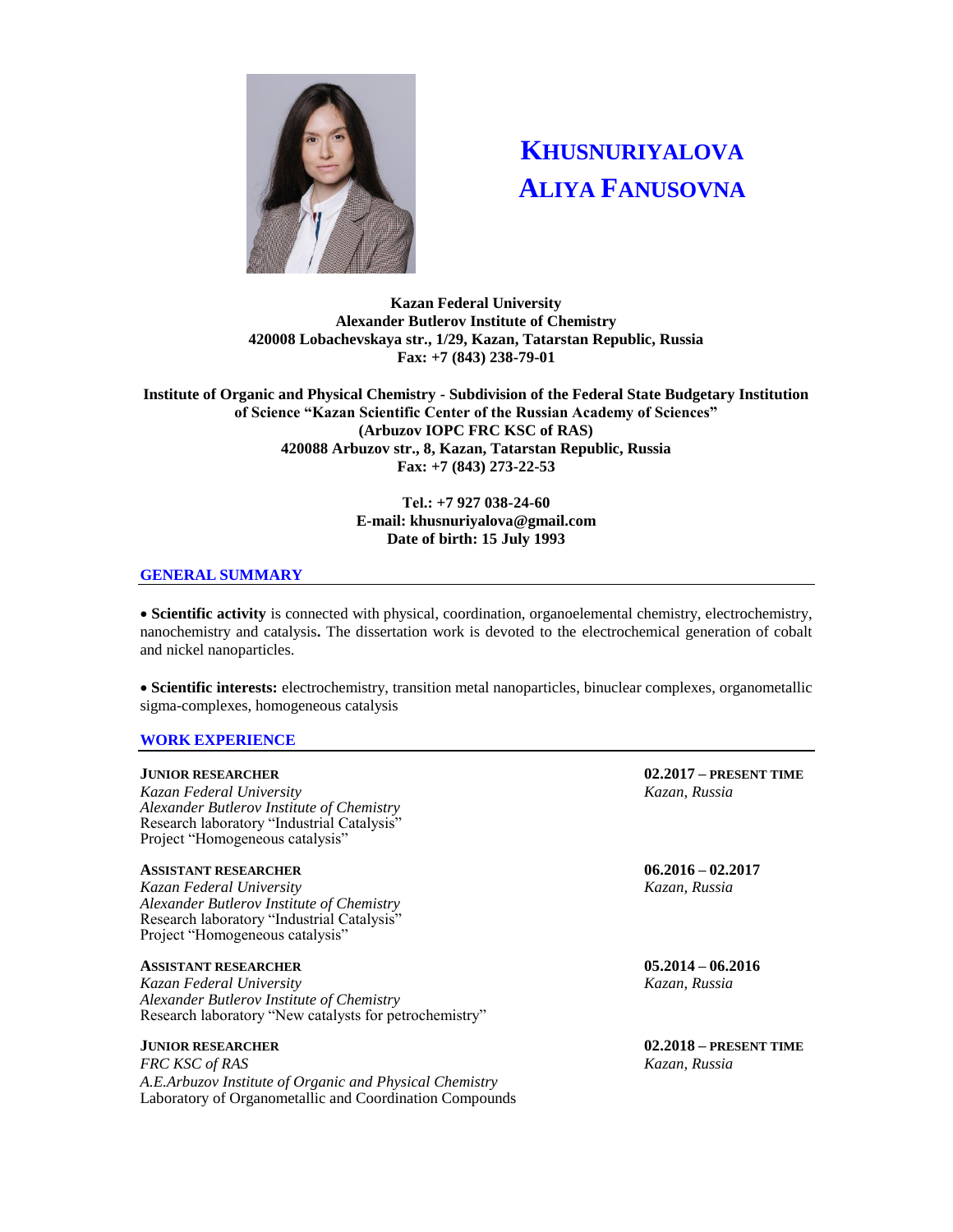### **EDUCATION**

**Kazan Federal University**<br> *Alexander Butlerov Institute of Chemistry*<br> *September 2020*<br> *Kazan, Russia Alexander Butlerov Institute of Chemistry* PhD student (Specialty: 04.06.01 - Chemical sciences, Specialization: 02.00.04 - Physical chemistry)

*Thesis titled:* "Generation of cobalt and nickel nanoparticles under electrochemical reduction's conditions"

#### **Kazan Federal University June 2016**

*Alexander Butlerov Institute of Chemistry Kazan, Russia* Diploma of excellence

*Thesis titled:* "Electrochemical generation of transition metal nanoparticles"

### **LANGUAGES**

| $\triangleright$ | Russian |
|------------------|---------|
| ↘                | English |

## **EXPERTISE**

|   | Physical chemistry     |
|---|------------------------|
|   |                        |
| ⊵ | Coordination chemistry |
| ↘ | Nanochemistry          |
| ↘ | Electrochemistry       |
| ⊵ | Catalysis              |
| ⊵ | Mass spectrometry      |

### **ACHIEVEMENTS, AWARDS, GRANTS**

### **Awards and prizes**

- The winner of grant competition for young scientists of the conference " $10<sup>th</sup>$  International Symposium on Nano and Supramolecular Chemistry (ISNSC 2018)", Dresden, Germany, 2018
- The winner of the republican scientific award for young scientists of the Republic of Tatarstan, Kazan, 2018
- The finalist of the contest "The Best Young Scientist of Republic of Tatarstan-2017" in the nomination "The Best Post-Graduate Student in the Natural Sciences", Kazan, 2017.
- Letter of Appreciation from the Export Corporation of the Republic of Tatarstan for participation in the International Exhibition and Conference "ChemTECH World Expo 2017" with a collective stand from the Republic of Tatarstan, Mumbai, India
- Winner of the Open Innovations Startup Tour of Innovation Center "Skolkovo" 2017, Almetyevsk
- III International SPE Symposium "Black Gold", 2017, Ufa
- Winner of the Conference of students and graduate students "Science and Innovations in the solution of the current problems of Kazan-2016"
- Winner of the Contest "The 50 Best Innovative Ideas for the Republic of Tatarstan-2016"
- Winner of the Contest "The 10 Best Innovative Ideas of KFU", 2016
- VI Russian Conference on Nanomaterials "NANO-2016", Moscow
- XVI Scientific-practical Conference of young scientists PJSC Tatneft 2016, Bavly
- Diploma of the Winner of the Competition of scientific works of PJSC Tatneft in the section "Refining of oil and gas, petrochemistry" 2016
- The best graduate of the year 2016 of the Republic of Tatarstan
- The best graduate of the year 2016 of KFU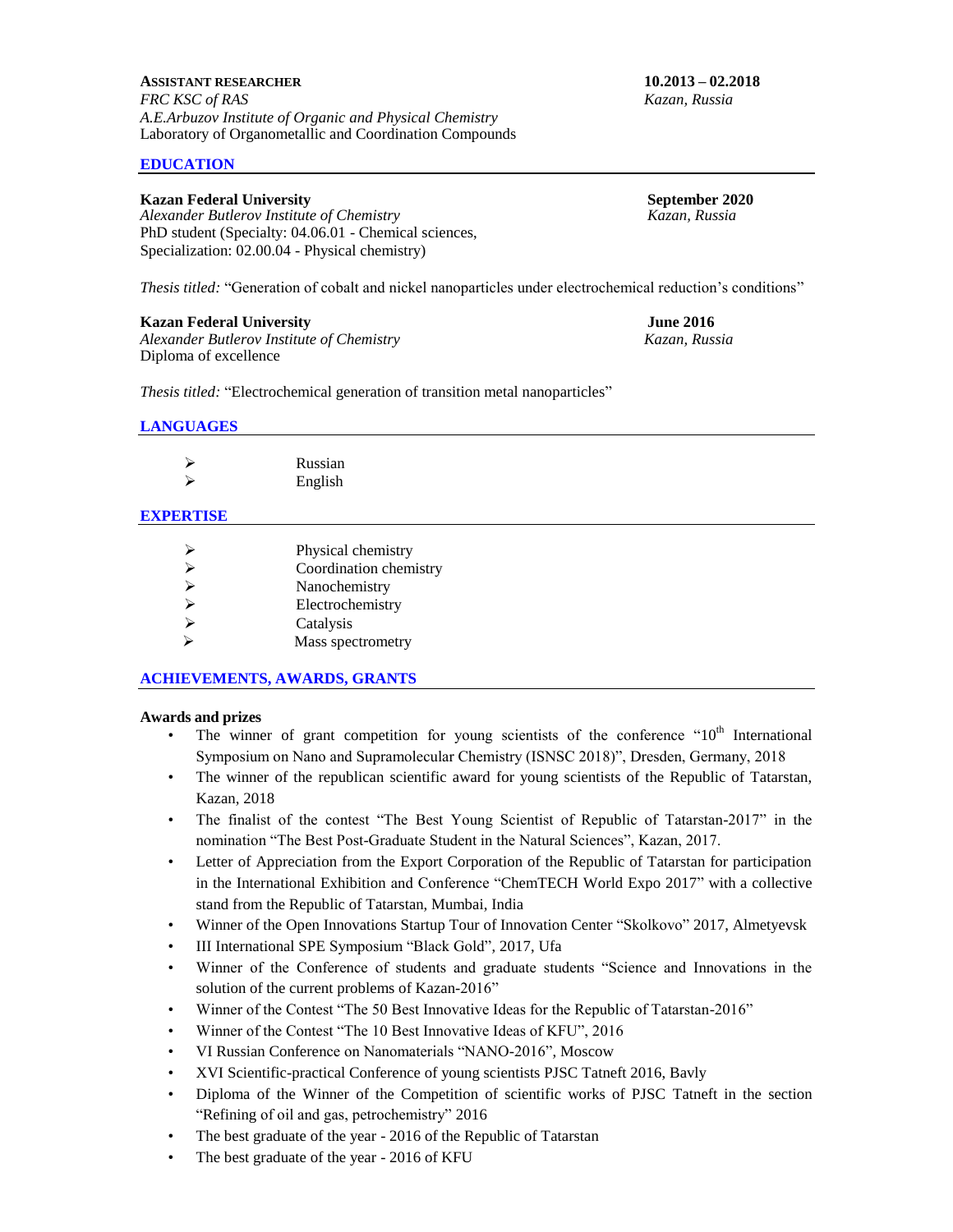- Finalist of the VI Republican Youth Forum "Our Tatarstan" 2016
- Diploma of the winner of the Annual Student Prize of the Republic of Tatarstan "Student of the Year 2015" in the nomination "Intelligence of the Year", 2015
- Special State scholarship of the Republic of Tatarstan for outstanding abilities in educational and scientific activities 2015
- Diploma of the winner of the "Student of the Year 2015 KFU" in the nomination "Intelligence of the Year in the field of natural and physical and mathematical sciences" 2015
- Diploma for the best poster presentation of IV international school-conference on catalysis for young scientists "Catalysts Design. From molecular to industrial level"2015, Kazan
- Winner of the company's scholarship program "British Petroleum Exploration Operating Company Limited" 2015
- Winner of the grant "The new organometalic catalysts for petrochemistry" of the company "British" Рetroleum" 2015
- The winner of the Sagdeev brothers' scholarship of 2015
- Scholarship of the Mayor of Kazan for excellent study and progress in research work following the results of 2013/14 academic year. Diploma of the winner of the Conference of students and graduate students "The Science and Innovations in solving the current problems of the city-2014", Kazan
- Diploma of the winner of the XXII International conference of students, graduate students and young scientists "Lomonosov-2015", Moscow
- Diploma for a successful speech at Scientific and Educational Conference of the A.M. Butlerov Institute of Chemistry of KFU for the student 2013-2016, Kazan

# **Scientific internships**

- Internship of the European program "Erasmus" at Leipzig University (Leipzig, Germany) 2018
- Internship of the project "Homogeneous catalysis" of research laboratory "Industrial catalysis" at the Italian National Research Council (CNR), Institute of Chemistry of OrganoMetallic Compounds (ICCOM) (Florence, Italy) 2017

# **Participation in scientific and social events**

- Member of the International Society of Electrochemistry (ISE) 2019
- Participant in the asset of young scientists of the KFU for strategic development of the university. Meeting with the Prime Minister of the Russian Federation Dmitry Medvedev "Student Entrepreneurship" 2017
- Certificate of participation  $80<sup>th</sup>$  Prague meeting on macromolecules "Self-assembly in the world of polymers" 2016, Prague.
- Certificate of participation Workshop "Career in Polymers VIII" 2016, Prague
- Certificate of participation "21<sup>st</sup> International Conference on Phosphorus Chemistry" 2016, Kazan
- Certificate for participation in the I International School-Conference of students, graduate students and young scientists "Biomedicine, materials and technologies of the XXI century" 2015, Kazan
- Certificate of the participant of the VIII Russian Conference with international participation of young scientists in chemistry "Mendeleev-2014", St. Petersburg
- Certificate for participation in the Russian school-conference of students, graduate students and young scientists "Materials and Technologies of the XXI Century" 2014, Kazan

# **Grants**

- Grant No. 05-203-хГ/2017 for young scientists of the Academy of Sciences of the Republic of Tatarstan "New types of catalytic systems based on nanoscale associates for petrochemistry" (2017) – *leader of the project*
- Grant No. C40-15 of the British Petroleum Exploration Operating Company Limited "New Organometallic Catalysts for Petrochemistry" (2015-2016) – *leader of the project*
- Grant No. 18-13-00442 of the Russian Science Foundation (RSF) "The new highly efficient and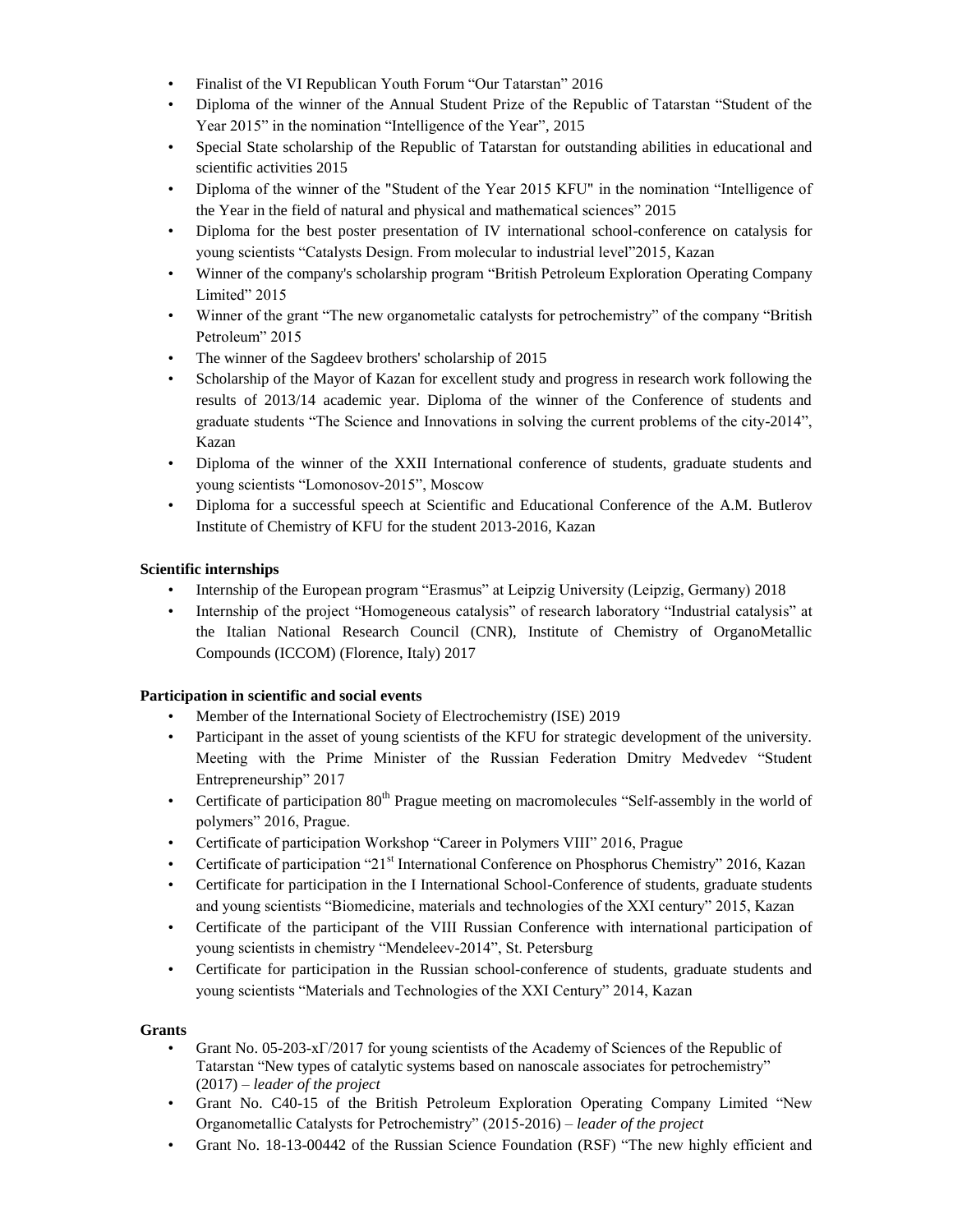environmentally safe processes for the production of phosphorus-containing compounds based on the elemental phosphorus and phosphine oxide  $H_3PO''(2018-2021)$  – *executor of the project* 

- Grant No. 14-13-01122 of the Russian Science Foundation (RSF) "Chemistry of phosphine oxide H3PO - from molecule to functional materials" (2014-2016) – *executor of the project*
- Grant No. 15-43-02667 of the Russian Foundation for Basic Research (RFBR) "Development of new methods for the selective production of linear alpha-olefins based on ethylene" (2015-2017) – *executor of the project*

# **PUBLICATIONS**

# **List of articles:**

- Khusnuriyalova A.F., Sukhov A.V., Bekmukhamedov G.E., Yakhvarov D.G. Electrochemical properties of cobalt(II), nickel(II) and iron(II) ions in the presence of 2,2'-bipyridine. *Russ. J. Electrochem.* 2020, 56, 4, 293-299.
- Luconi L., Tuci G., Yakhvarov D., Poli G., Rossin A., Khusnuriyalova A., Giambastiani G. Imidazole-bridged tetrameric group(IV) heteroleptic complexes from the spontaneous metal-ligand assembly of a potentially *N4*-tetradentate ligand. *Eur. J. Inorg. Chem.* 2019, 39-40, 4384-4393.
- Khusnuriyalova A.F., Petr A., Gubaidullin A.T., Sukhov A.V., Morozov V.I., Büchner B., Kataev V., Sinyashin O.G., Yakhvarov D.G. Electrochemical generation and observation by magnetic resonance of superparamagnetic cobalt nanoparticles. *Electrochim. Acta*. 2018, 260, 324-329.
- Khusnuriyalova A.F., Babaev V.M., Rizvanov I.Kh., Metlushka K.E., Alfonsov V.A., Sinyashin O.G., Yakhvarov D.G. Tracking of the formation of binuclear nickel complexes of  $Ni<sub>2</sub>(\mu$ -O<sub>2</sub>PR<sup>1</sup>R<sup>2</sup><sub>2</sub>(bpy)<sub>4</sub>]Br<sub>2</sub> type by ESI and MALDI mass spectrometry. *Polyhedron*. 2017, 127, 302-306.
- Khusnuriyalova A.F., Kalugin L.E., Dobrynin A.B., Yakhvarov D.G. Electrochemical properties of nickel(II)-2,2'-bipyridine complexes in the presence of diphenylphosphinic acid. *Butlerov Commun*. 2015, 42, 6, 145-151.
- Yakhvarov D.G., Khusnuriyalova A.F., Sinyashin O.G. Electrochemical synthesis and properties of organonickel σ-complexes. *Organometallics*. 2014, 33, 4574-4589.

### **List of theses:**

- Khusnuriyalova A.F., Petr A., Gubaidullin A.T., Sukhov A.V., Morozov V.I., Büchner B., Kataev V., Sinyashin O.G., Yakhvarov D.G. Electrochemical generation of catalytically active cobalt nanoparticles / Book of abstracts of the  $2<sup>nd</sup>$  Congress of the Interdivisional Group on Chemistry for Renewable Energy of the Italian Chemical Society – SCI ENERCHEM - Padova, Italy, 12-14 February 2020 - P. 40.
- Khusnuriyalova A.F., Petr A., Gubaidullin A.T., Sukhov A.V., Morozov V.I., Büchner B., Kataev V., Sinyashin O.G., Yakhvarov D.G. The observation by magnetic resonance of the electrochemically generated superparamagnetic cobalt nanoparticles / Book of abstracts of the International Conference "Magnetic Resonance – Current State and Future Perspectives" (EPR-75) - Kazan, Russia, 23-27 September 2019 - P. 78.
- Khusnuriyalova A.F., Sukhov A.V., Bekmukhamedov G.E., Gubaidullin A.T., Yakhvarov D.G. Electrochemical method of the preparation of catalytically active cobalt nanoparticles / Book of abstracts of the Scientific conference of grant holders of the RSF "Current trends in chemistry, biology, medicine" From molecule to medicine " - Kazan, Russia, November 26-28, 2018 - P. 61.
- Khusnuriyalova A.F., Petr A., Gubaidullin A.T., Sukhov A.V., Morozov V.I., Büchner B., Kataev V., Sinyashin O.G., Yakhvarov D.G. Electrochemical generation of cobalt nanoparticles / Book of abstracts of the XIX All-Russian Meeting with International Participation "Electrochemistry of Organic Compounds" ECOS-2018 - Novocherkassk, Russia, October 3-6, 2018 - P. 107-108.
- Khusnuriyalova A.F., Petr A., Gubaidullin A.T., Sukhov A.V., Morozov V.I., Büchner B., Kataev V., Sinyashin O.G., Yakhvarov D.G. Electrochemical generation of cobalt nanoparticles / Book of abstracts of the 10<sup>th</sup> International Symposium on Nano and Supramolecular Chemistry (ISNSC 2018) - Dresden, Germany, July 9-12, 2018 - P. 160.
- Khusnuriyalova A.F., Sukhov A.V., Yakhvarov D.G. The new types of nanoscale organometallic catalytic systems for petrochemistry / Book of abstracts of the III International Symposium of Petrochemistry "SPE BlackGold" - Ufa, Russia, May 10-12, 2017 - P. 84.
- Khusnuriyalova A.F., Sukhov A.V., Yakhvarov D.G. The nanoscale organometallic associates for catalytic processes of polymerization and oligomerization of ethylene / Book of abstracts of the VI